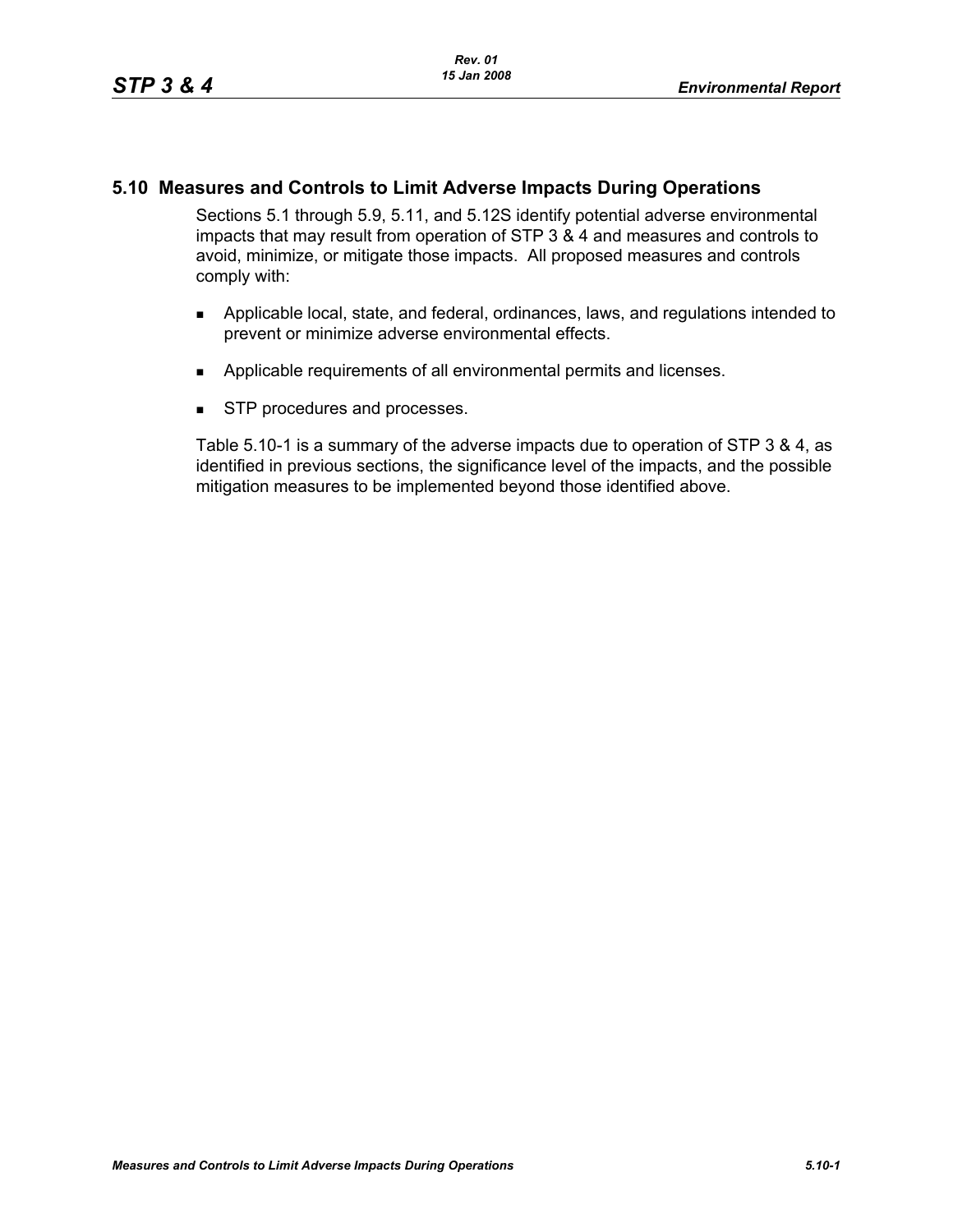| Impact                                                 |                                                                                                                                                                                                                                               |                               |                                                                                                                                                                                                                                                                                                                                                                                                                                                                                                                                                                            |
|--------------------------------------------------------|-----------------------------------------------------------------------------------------------------------------------------------------------------------------------------------------------------------------------------------------------|-------------------------------|----------------------------------------------------------------------------------------------------------------------------------------------------------------------------------------------------------------------------------------------------------------------------------------------------------------------------------------------------------------------------------------------------------------------------------------------------------------------------------------------------------------------------------------------------------------------------|
|                                                        |                                                                                                                                                                                                                                               | Potential                     |                                                                                                                                                                                                                                                                                                                                                                                                                                                                                                                                                                            |
|                                                        |                                                                                                                                                                                                                                               | Significance<br><b>Impact</b> |                                                                                                                                                                                                                                                                                                                                                                                                                                                                                                                                                                            |
|                                                        | <b>Description of Potential Impact</b>                                                                                                                                                                                                        | Ξ                             | Planned Control Program                                                                                                                                                                                                                                                                                                                                                                                                                                                                                                                                                    |
| 5.1 Land-Use Impacts                                   |                                                                                                                                                                                                                                               |                               |                                                                                                                                                                                                                                                                                                                                                                                                                                                                                                                                                                            |
| 5.1.1 The Site<br>and Vicinity                         | permanently dedicated to the plant until<br>decommissioning. [2]<br>will be<br>Approximately 90 acres of land                                                                                                                                 | S                             | There are no practical measures of mitigation for this impact.                                                                                                                                                                                                                                                                                                                                                                                                                                                                                                             |
|                                                        | Salt deposition affects to vegetation potentially<br>impacting land use in the surrounding area                                                                                                                                               | S                             | pounds per acre per month, which is the NUREG-1555 threshold<br>Salt deposition in the immediate vicinity of the cooling tower, out<br>Spring season. Salt deposition in all areas greater than 660 feet<br>to 660 feet from the centerline of the cooling towers, is predicted<br>to have a maximum of 31 pounds per acre per month during the<br>for leaf damage. Cooling tower and heat dissipation system will<br>be monitored for operate under rules and regulations governing<br>from the centerline of both the cooling towers will be below 8.9<br>these systems. |
|                                                        | Offsite land use impacts attributed to operations<br>development for commercial and residential<br>workforce population growth. Increase in<br>purposes. [2]                                                                                  | ञ−<br>२                       | disseminate project information so they have the opportunity to<br>Maintain communication with local and regional government to<br>plan accordingly                                                                                                                                                                                                                                                                                                                                                                                                                        |
|                                                        | increase in the total volume of solid waste<br>sult in an<br>Operation of new units would re<br>generated at the STP site. [2]                                                                                                                | w                             | All federal, Texas, and local requirements and standards would<br>disposal of the solid waste at licensed facilities. STPNOC has<br>ecycling and waste minimization programs currently in place.<br>be met regarding handling, transportation, and offsite land                                                                                                                                                                                                                                                                                                            |
| Corridors and<br>Transmission<br>Offsite Area<br>5.1.2 | e disposed of in<br>be generated at<br>and non-<br>osal of<br>Impacts to offsite land from disp<br>radiological (low and high level)<br>STP 3 & 4. The wastes would b<br>radiological wastes that would t<br>offsite disposal facilities. [2] | S                             | waste would be a permitted waste disposal facility with a land use<br>Disposal<br>Disposal area(s) for non-radiological and low level radiological<br>disposal facility is constructed. At that time, the storage area<br>guidelines until such time an NRC-licensed high-level waste<br>area would be operated under appropriate regulations and<br>designated for such activities. For high level wastes.<br>could be restored for other uses.                                                                                                                           |

*STP 3 & 4 Environmental Report*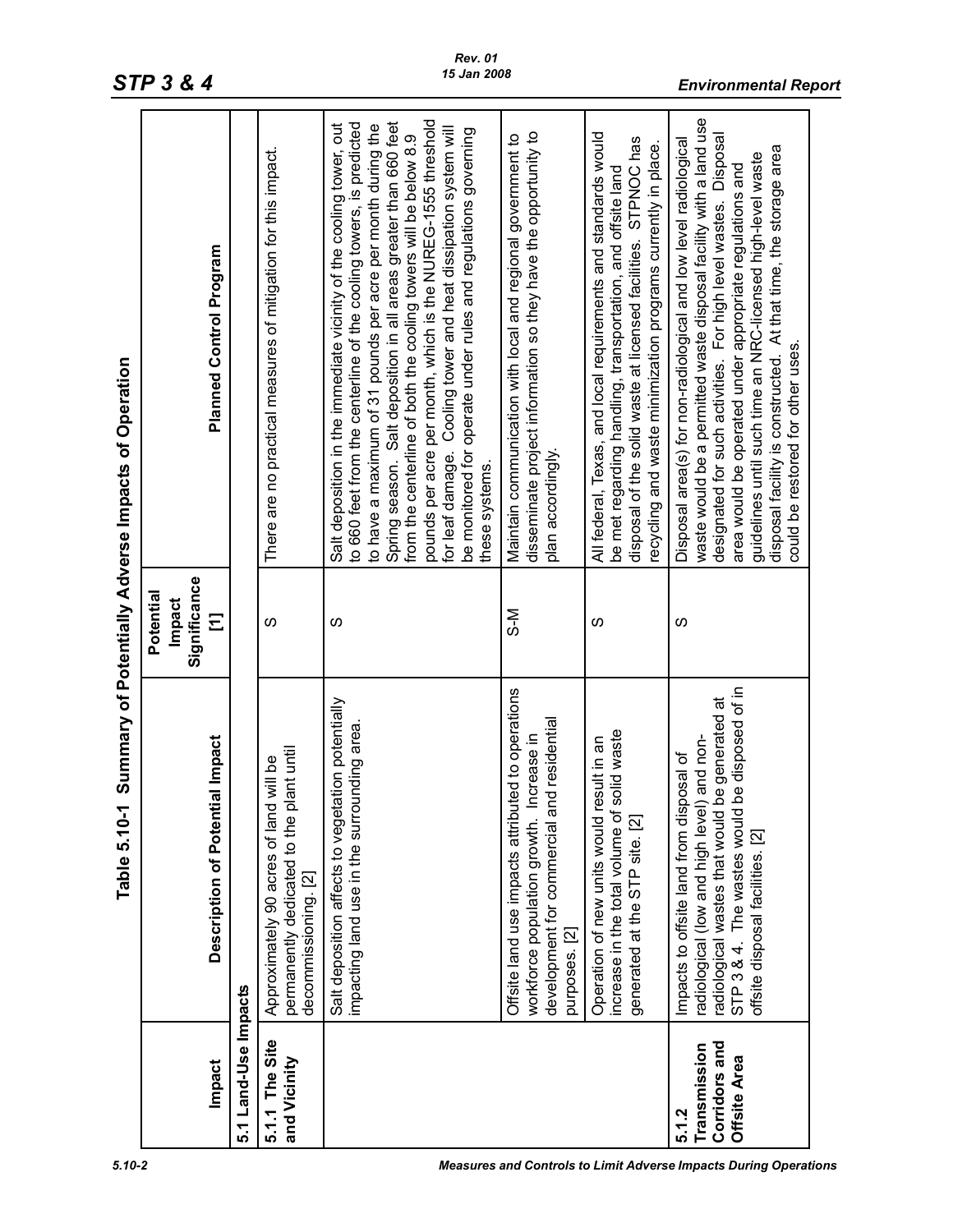|                                                                                        | Table 5.10-1 Summary of Potentially Adverse Impacts of Operation (Continued)                                                                                                                                                                                                                                                                                                                                                                                                                                                                                                                     |                                                 |                                                                                                                                                                                                                                                                                                                                                                                                                                                                                                                                                                                      |  |
|----------------------------------------------------------------------------------------|--------------------------------------------------------------------------------------------------------------------------------------------------------------------------------------------------------------------------------------------------------------------------------------------------------------------------------------------------------------------------------------------------------------------------------------------------------------------------------------------------------------------------------------------------------------------------------------------------|-------------------------------------------------|--------------------------------------------------------------------------------------------------------------------------------------------------------------------------------------------------------------------------------------------------------------------------------------------------------------------------------------------------------------------------------------------------------------------------------------------------------------------------------------------------------------------------------------------------------------------------------------|--|
| Impact                                                                                 | Description of Potential Impact                                                                                                                                                                                                                                                                                                                                                                                                                                                                                                                                                                  | Significance<br>Potential<br><b>Impact</b><br>Ξ | Planned Control Program                                                                                                                                                                                                                                                                                                                                                                                                                                                                                                                                                              |  |
| 5.1.3 Historic<br>Properties                                                           | Potential impacts to historic resources due to<br>operation of project.                                                                                                                                                                                                                                                                                                                                                                                                                                                                                                                          | ≨                                               | no effect on historic properties. Since no additional corridors are<br>required for STP 3 & 4, there should also be no effect on historic<br>operations and maintenance activities of STP 1 & 2 would have<br>Texas Historical Commission concurs that ongoing<br>properties.                                                                                                                                                                                                                                                                                                        |  |
| 5.2 Water-Related Impacts                                                              |                                                                                                                                                                                                                                                                                                                                                                                                                                                                                                                                                                                                  |                                                 |                                                                                                                                                                                                                                                                                                                                                                                                                                                                                                                                                                                      |  |
| Alterations and<br>Alternations<br><b>Plant Water</b><br>Hydrologic<br>Supply<br>5.2.1 | Potential hydrologic impacts from the withdrawal<br>towers) would be pumped from five existing and<br>from the Chicot Aquifer. Makeup water for the<br>draft cooling<br>proposed groundwater wells. [2<br>ultimate heat sink (mechanical                                                                                                                                                                                                                                                                                                                                                         | S                                               | Conduct groundwater monitoring as required by groundwater use<br>from 3000 acre-feet per year to 3500 acre-feet per year up to the<br>STPNOC will apply to Coastal Plains Groundwater Conservation<br>requirements met by water from the <del>main cooling reservoir</del> Main<br>Withdrawal groundwater from the deep confined Chicot aquifer,<br>District for an increase in the site's current groundwater permit<br>limiting impacts to those local wells in the deep aquifer.<br>current permitted limit with the remainder of the water<br>Cooling Reservoir (MCR)<br>permit. |  |
| 5.2.2 Water-Use<br>Impacts                                                             | rate of 42,604 gpm during normal operations and<br>reserveir MCR. Water would be withdrawn from<br>River from pumping of water to the <del>main cooling</del><br>evaporation, seepage, blowdown from the <del>main</del><br>be water lost to<br>result of maximum operating conditions at the<br>needed as the<br>Potential hydrologic impacts to the Colorado<br>44,779 gpm during maximum operations, as<br>to the main-<br>$\overline{\mathbb{Z}}$<br>eooling-reservoir MCR to replace<br>the Colorado River and added 1<br>contained in the current permit.<br>eeeling-reserveir MCR, and as | ഗ                                               | No mitigation would be required.                                                                                                                                                                                                                                                                                                                                                                                                                                                                                                                                                     |  |
|                                                                                        |                                                                                                                                                                                                                                                                                                                                                                                                                                                                                                                                                                                                  |                                                 |                                                                                                                                                                                                                                                                                                                                                                                                                                                                                                                                                                                      |  |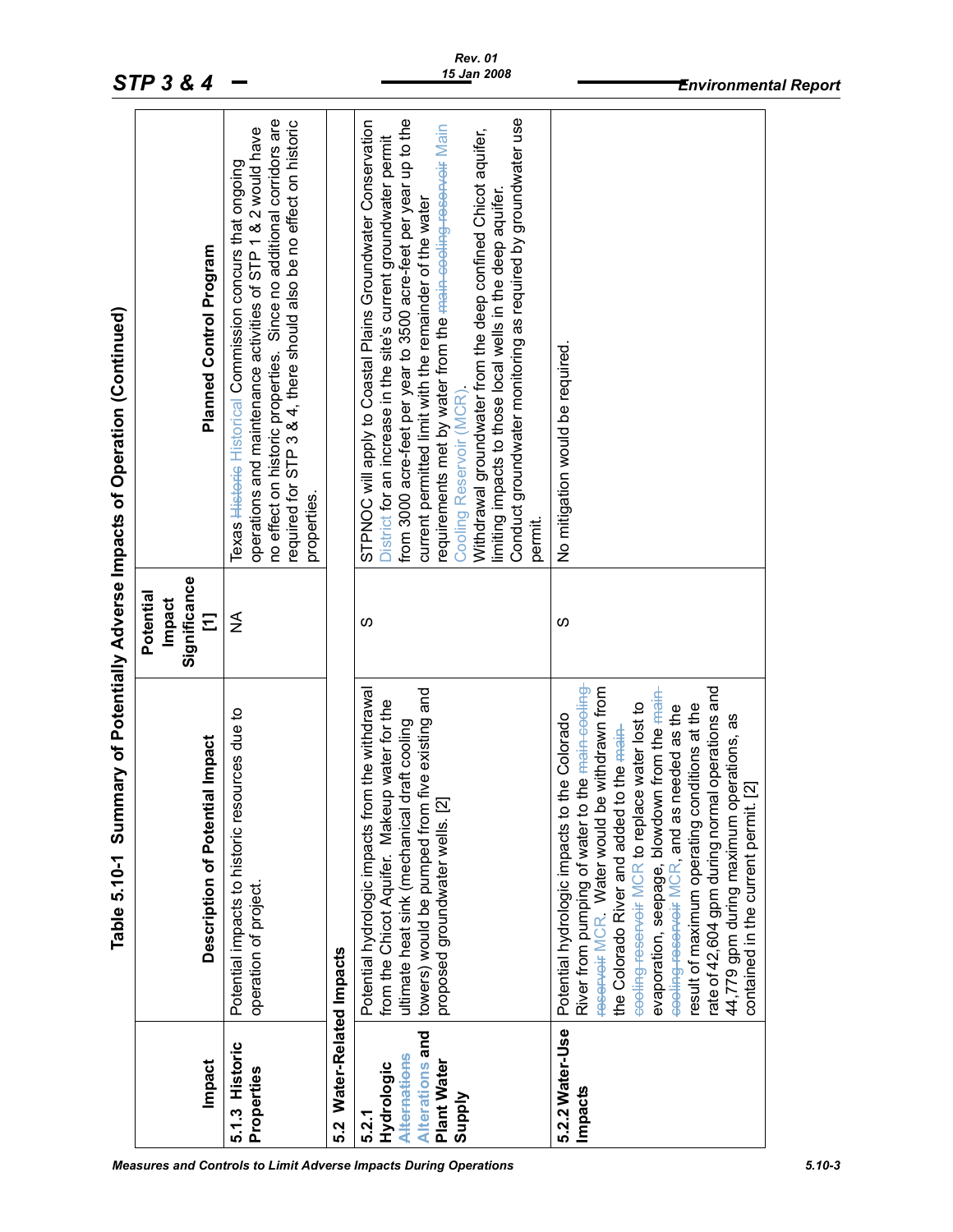|                                | Table 5.10-1 Summary of Potentially Adverse Impacts of Operation (Continued)                                                                                                                                                                                                                                                                                                                                                                                                  |                                                 |                                                                                                                                                                                                                                                                                                                                                                                                                                                                                                                                                                                                    |  |
|--------------------------------|-------------------------------------------------------------------------------------------------------------------------------------------------------------------------------------------------------------------------------------------------------------------------------------------------------------------------------------------------------------------------------------------------------------------------------------------------------------------------------|-------------------------------------------------|----------------------------------------------------------------------------------------------------------------------------------------------------------------------------------------------------------------------------------------------------------------------------------------------------------------------------------------------------------------------------------------------------------------------------------------------------------------------------------------------------------------------------------------------------------------------------------------------------|--|
| Impact                         | Description of Potential Impact                                                                                                                                                                                                                                                                                                                                                                                                                                               | Significance<br>Potential<br><b>Impact</b><br>Ξ | Planned Control Program                                                                                                                                                                                                                                                                                                                                                                                                                                                                                                                                                                            |  |
| Quality Impacts<br>5.2.3 Water | Discharges to the Colorado River are anticipated<br>to be needed when water quality deteriorates in<br>limits would be established by <b>TGEQ</b> the Texas<br>Quality (TCEQ)<br>all STP 3 & 4 water and wastewater discharges<br>to the Colorado<br>reserveir MCR, which would receive and dilute<br>River from discharges from the main-cooling<br>Discharge<br>the <del>main cooling reservoir</del> MCR<br>Potential water quality impacts<br>Commission on Environmental | N-S                                             | Obtain Texas Pollution Discharge Elimination System (TPDES)<br>permit and comply with its discharge limits and monitoring<br>requirements.                                                                                                                                                                                                                                                                                                                                                                                                                                                         |  |
| Cooling System Impact<br>က္ပ   |                                                                                                                                                                                                                                                                                                                                                                                                                                                                               |                                                 |                                                                                                                                                                                                                                                                                                                                                                                                                                                                                                                                                                                                    |  |
| 5.3.1 Intake<br>System         | entrapment of<br>plant water<br>aquatic organisms at the power<br>Entrainment, impingement and<br>intake structure. [2]                                                                                                                                                                                                                                                                                                                                                       | ഗ                                               | Intake structure is designed with the "Best Available Technology."<br>traveling screens was designed to be 0.5 fps or less, and (3) the<br>other design features: (1) the intake was oriented in such a way<br>RMPF was equipped with a fish "handling and bypass" system.<br>Impingement, entrainment and entrapment were minimized by<br>as to reduce attractant flows, (2) the approach velocity at the<br>This is a pre-existing system, so no mitigation is anticipated.<br>The MCR is a closed cycle cooling system that minimizes<br>withdrawal of river water. Impingement and entrainment |  |
| Discharge<br>System<br>5.3.2   | the Colorado<br>increase the frequency of blowdown from the<br>The addition of STP 3 & 4 is expected to<br>Main-Cooling-Reservoir MCR to<br>River. [2]                                                                                                                                                                                                                                                                                                                        | ഗ                                               | monitoring requirements. The main-cooling-reservoir MCR would<br>of the already diluted STP 3 & 4 cooling system effluent of at least<br>volume would not exceed 12.5% of river flow, allowing a dilution<br>8. Also, per state water quality standards the discharges would<br>be operated such that discharges would not be made when the<br>Obtain TPDES permit and comply with its discharge limits and<br>river flow is less than 800 cubic feet per second (cfs) and the<br>or less.<br>be 95°F                                                                                              |  |
|                                |                                                                                                                                                                                                                                                                                                                                                                                                                                                                               |                                                 |                                                                                                                                                                                                                                                                                                                                                                                                                                                                                                                                                                                                    |  |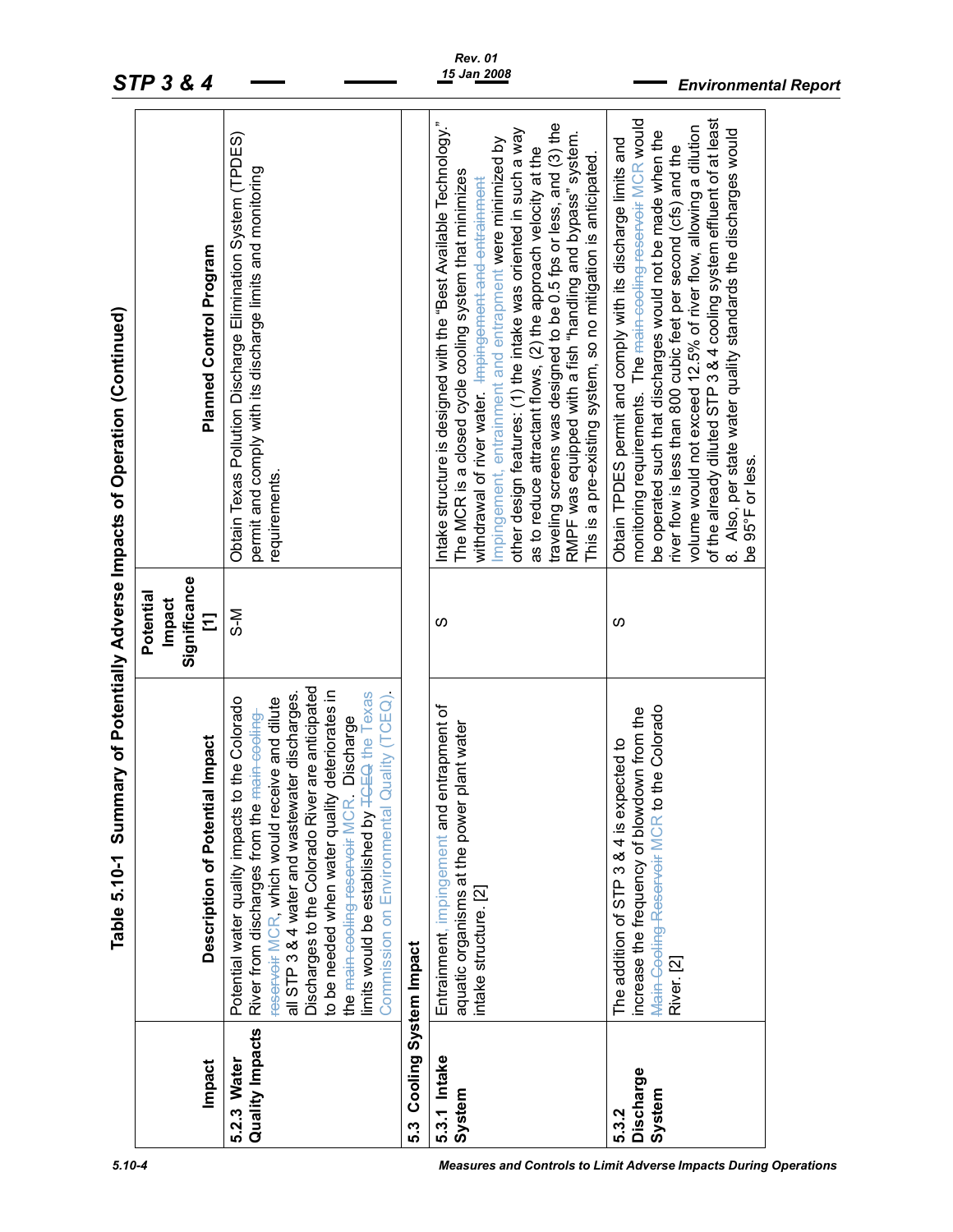|                                                     | Table 5.10-1 Summary of Potentially Adverse Impacts of Operation (Continued)                                                                                                                                                                                                                       |                                                 |                                                                                                                                                                                                                                                                                                                                                                                                                  |
|-----------------------------------------------------|----------------------------------------------------------------------------------------------------------------------------------------------------------------------------------------------------------------------------------------------------------------------------------------------------|-------------------------------------------------|------------------------------------------------------------------------------------------------------------------------------------------------------------------------------------------------------------------------------------------------------------------------------------------------------------------------------------------------------------------------------------------------------------------|
| <b>Impact</b>                                       | Description of Potential Impact                                                                                                                                                                                                                                                                    | Significance<br>Potential<br><b>Impact</b><br>Ξ | Planned Control Program                                                                                                                                                                                                                                                                                                                                                                                          |
|                                                     | units' operation, such as additional cooling water<br>the new units' auxiliary system, and storm water<br>increase as a result of the operation of the new<br>system blowdown, permitted wastewater from<br>Non-radioactive wastewater discharges will<br>runoff from new impervious surfaces. [2] | S                                               | Discharges would be in accordance with applicable TCEQ water<br>quality standards. STPNOC will revise the existing Storm water-<br>Water Pollution Prevention Plan (SWPPP). The impacts due to<br>the new impervious surfaces will be negligible due to Best<br>Management Practices.                                                                                                                            |
|                                                     | discharge from the <del>main cooling reservoir</del> MCR<br>Impacts to the Colorado River riverbed due to                                                                                                                                                                                          | ഗ                                               | Discharges would be diffused to limit scouring to immediate area<br>of the discharge point.                                                                                                                                                                                                                                                                                                                      |
| 5.3.3 Heat-Discharge System                         |                                                                                                                                                                                                                                                                                                    |                                                 |                                                                                                                                                                                                                                                                                                                                                                                                                  |
| Dissipation to<br>5.3.3.1 Heat<br>Atmosphere<br>the | Potential visual impacts from cooling tower<br>plumes.                                                                                                                                                                                                                                             | S                                               | Operation of the STP 3 & 4 cooling towers would result in plumes<br>spread over a wide area, reducing the time that the plume would<br>that would occur in each direction of the compass and would be<br>lengths would be short and would not be long enough to reach<br>the site boundary in most directions. No mitigation would be<br>be visible from any particular location. The average plume<br>required. |
|                                                     | Potential impacts to agriculture and vegetation in<br>operations of the STP 3 & 4 cooling towers.<br>the area due to atmospheric effects from                                                                                                                                                      | ഗ                                               | outside the site boundaries (greater than 660-feet). No mitigation<br>fraction of the level needed to have visible effects on vegetation<br>Operation of the cooling towers could lead to minor shadowing,<br>humidity in the immediate vicinity, and salt deposition that is a<br>very small increase in precipitation, increases in ground-level<br>would be required.                                         |
|                                                     |                                                                                                                                                                                                                                                                                                    |                                                 |                                                                                                                                                                                                                                                                                                                                                                                                                  |

*Rev. 01 15 Jan 2008*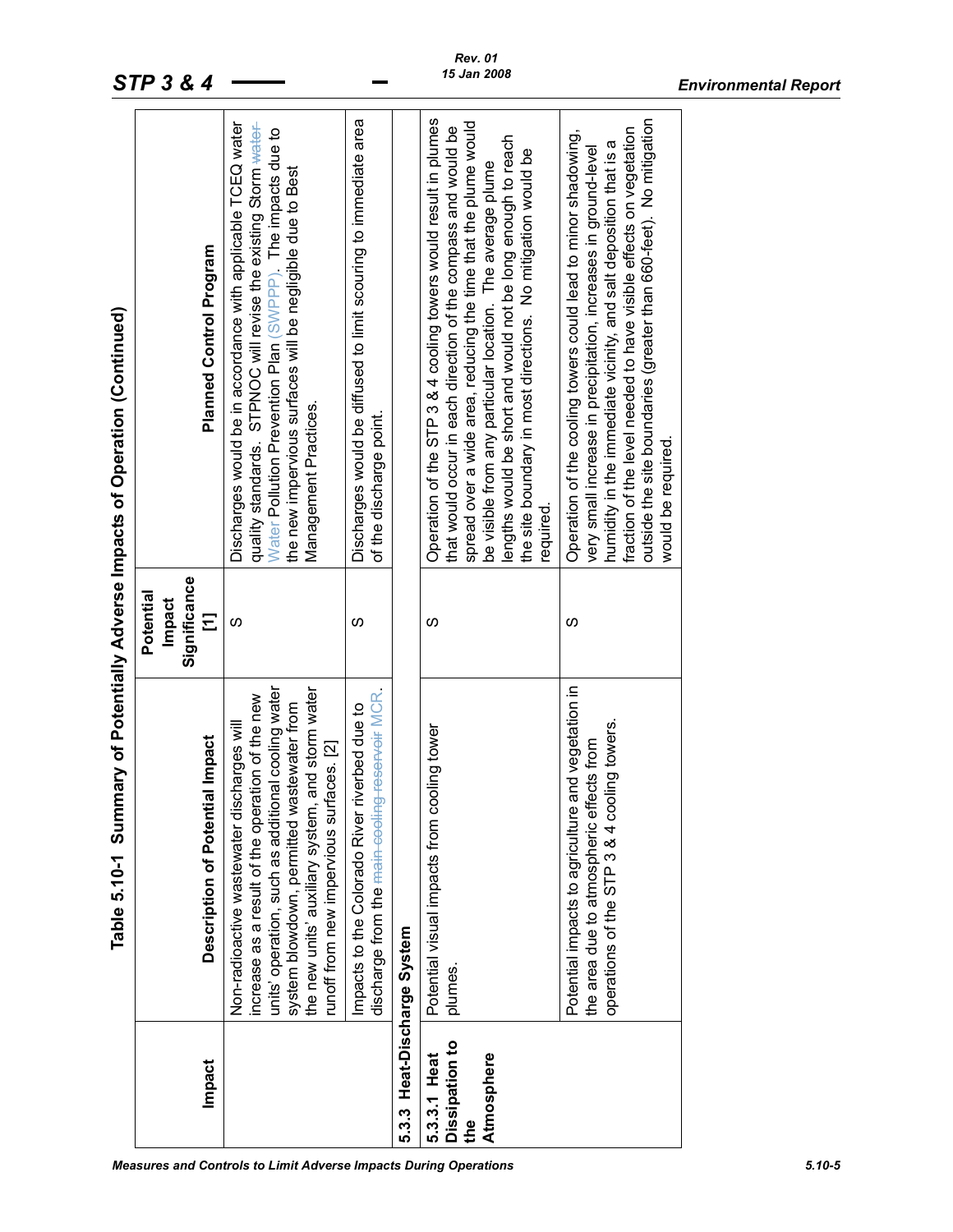|                                              | Table 5.10-1 Summary of Potentially Adverse Impacts of Operation (Continued)                                                                                                                                                                                                                       |                                          |                                                                                                                                                                                                                                                                       |
|----------------------------------------------|----------------------------------------------------------------------------------------------------------------------------------------------------------------------------------------------------------------------------------------------------------------------------------------------------|------------------------------------------|-----------------------------------------------------------------------------------------------------------------------------------------------------------------------------------------------------------------------------------------------------------------------|
| Impact                                       | Description of Potential Impact                                                                                                                                                                                                                                                                    | Significance<br>Potential<br>Impact<br>Ξ | Planned Control Program                                                                                                                                                                                                                                               |
| Ecosystems<br><b>Terrestrial</b><br>5.3.3.2  | boundary from salt deposition resulting from the<br>or indirectly from<br>Vegetation stress could result either directly by<br>Potential stressing of vegetation within the site<br>operation of the STP 3 & 4 cooling towers<br>deposition of salts onto foliage<br>accumulation in the soil. [2] | S                                        | Salt deposition from mechanical cooling tower operation would be<br>a fraction of the level that leads to leaf damage outside of a 660-<br>feet radius from the cooling towers. Mitigation would not be<br>required                                                   |
|                                              | existing shoreline vegetation and terrestrial biota<br>Inclusion of STP 3 & 4 in the existing cooling<br>increase in<br>operating water level, potentially impacting<br>reservoir system will lead to an<br>using the reservoir. [2]                                                               | S                                        | There are other foraging areas in the vicinity until recolonization.<br>Prey species will eventually recolonize along the new shoreline.<br>Further mitigation would not be required                                                                                  |
|                                              | Potential impacts to wildlife from noise from the<br>STP 3 & 4 cooling towers.                                                                                                                                                                                                                     | ഗ                                        | immediate vicinity of the towers. No mitigation would be required.<br>Noise from cooling towers singly and cumulatively would be less<br>than the level that startles birds or small mammals beyond the                                                               |
|                                              | collisions of individuals with cooling towers. [2]<br>Potential impact to avian populations from                                                                                                                                                                                                   | S                                        | Cooling towers of a low height would be used. Low height would<br>cause negligible mortality in birds.                                                                                                                                                                |
| to Members of<br>5.3.4 Impacts<br>the Public | the public from<br>noise emitted by STP 3 & 4 cooling towers.<br>Potential impact to members of                                                                                                                                                                                                    | S                                        | Noise levels 200 feet from the cooling towers are estimated to be<br>less than <60-65 dBA, a level characterized by NRC in NUREG-<br>1555 as of small significance. No mitigation would be required.                                                                  |
|                                              | Potential health impact to members of the public<br>the main-cooling<br>from contact with human disease-causing<br>thermophilic microorganisms in<br>reserveir MCR                                                                                                                                 | S                                        | reservoir MCR is restricted and design and operation of the main-<br>No mitigation would be required since access to the <del>main cooling</del><br>eooling-reservoir MCR does not promote an average temperature<br>that is optimal for thermophilic microorganisms. |
| 54                                           | Radiological Impacts of Normal Operation                                                                                                                                                                                                                                                           |                                          |                                                                                                                                                                                                                                                                       |
| 5.4.1 Exposure<br><b>Pathways</b>            | discharges of radioactive liquids and gases. [2]<br>Potential impacts to environment due to small                                                                                                                                                                                                  | S                                        | Monitor radiological releases as required by radiological<br>monitoring program                                                                                                                                                                                       |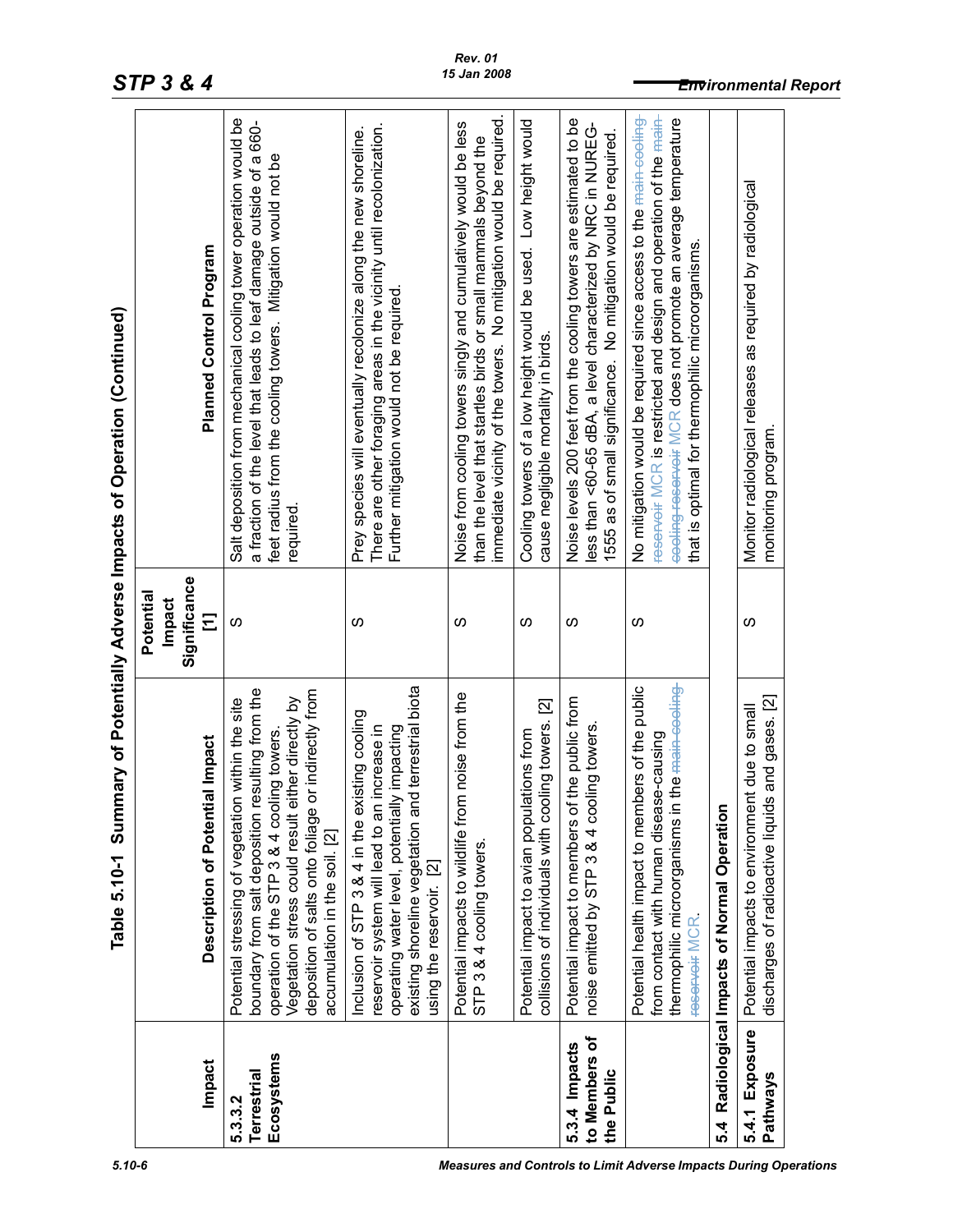| Planned Control Program<br>by radiological monitoring program.<br>monitoring program.<br>monitoring program.<br>monitoring program<br>Significance<br><b>Impact</b><br>Ξ<br>S<br>S<br>ഗ<br>ഗ<br>small discharges of radioactive liquids and gases<br>Potential impacts to the public within 50 miles of<br>objectives of 10 CFR 50 Appendix I and within<br>(much less than 100 mrad/day) caused by the<br>public from exposure to radiological releases.<br>parameters of STP 3 & 4 results in estimated<br>al maximum of<br>doses to the public that are within the design<br>ecosystems from chronic radiation exposure<br>Potential health impacts to members of the<br>Modeling using the design and operational<br>and aquatic<br>Description of Potential Impact<br>Potential health impacts to workers from<br>ii.<br>S<br>4.<br>regulatory limits of 40 CFR 190.<br>Potential impacts to terrestrial<br>from the operation of STP 3 &<br>radiation exposure of an annu<br>dose of 98.9 person-rem per<br>the plant.<br>5.4.2 Radiation<br>Members of the<br>to Members of<br>than Members<br>to Biota Other<br>5.4.3 Impacts<br>5.4.4 Impacts<br>Occupational<br>of the Public<br><b>Impact</b><br>the Public<br>Radiation<br>Doses to<br>Doses<br>Public<br>5.4.5 | Table 5.10-1 Summary of Potentially Adverse Impacts of Operation (Continued) |           |                                                                                                                                                                                                                                                                                                                                                                                                                                                                                  |
|-----------------------------------------------------------------------------------------------------------------------------------------------------------------------------------------------------------------------------------------------------------------------------------------------------------------------------------------------------------------------------------------------------------------------------------------------------------------------------------------------------------------------------------------------------------------------------------------------------------------------------------------------------------------------------------------------------------------------------------------------------------------------------------------------------------------------------------------------------------------------------------------------------------------------------------------------------------------------------------------------------------------------------------------------------------------------------------------------------------------------------------------------------------------------------------------------------------------------------------------------------------------------------|------------------------------------------------------------------------------|-----------|----------------------------------------------------------------------------------------------------------------------------------------------------------------------------------------------------------------------------------------------------------------------------------------------------------------------------------------------------------------------------------------------------------------------------------------------------------------------------------|
|                                                                                                                                                                                                                                                                                                                                                                                                                                                                                                                                                                                                                                                                                                                                                                                                                                                                                                                                                                                                                                                                                                                                                                                                                                                                             |                                                                              | Potential |                                                                                                                                                                                                                                                                                                                                                                                                                                                                                  |
|                                                                                                                                                                                                                                                                                                                                                                                                                                                                                                                                                                                                                                                                                                                                                                                                                                                                                                                                                                                                                                                                                                                                                                                                                                                                             |                                                                              |           | and 0.0017 person-rem per year (2 units) for collective total body<br>the collective total body Monitor radiological releases as required<br>maximally exposed individual and 0.50 person-rem per year for<br>year per unit for total body for the maximally exposed individual<br>doses to the public within 50 miles. Potential gaseous pathway<br>Potential liquid pathway doses would be 2.93E-4 millirem per<br>doses would be 0.4 millirem per year for total body for the |
|                                                                                                                                                                                                                                                                                                                                                                                                                                                                                                                                                                                                                                                                                                                                                                                                                                                                                                                                                                                                                                                                                                                                                                                                                                                                             |                                                                              |           | Monitor radiological releases as required by radiological                                                                                                                                                                                                                                                                                                                                                                                                                        |
|                                                                                                                                                                                                                                                                                                                                                                                                                                                                                                                                                                                                                                                                                                                                                                                                                                                                                                                                                                                                                                                                                                                                                                                                                                                                             |                                                                              |           | Monitor radiological releases as required by radiological                                                                                                                                                                                                                                                                                                                                                                                                                        |
|                                                                                                                                                                                                                                                                                                                                                                                                                                                                                                                                                                                                                                                                                                                                                                                                                                                                                                                                                                                                                                                                                                                                                                                                                                                                             |                                                                              |           | Monitor radiological releases as required by radiological                                                                                                                                                                                                                                                                                                                                                                                                                        |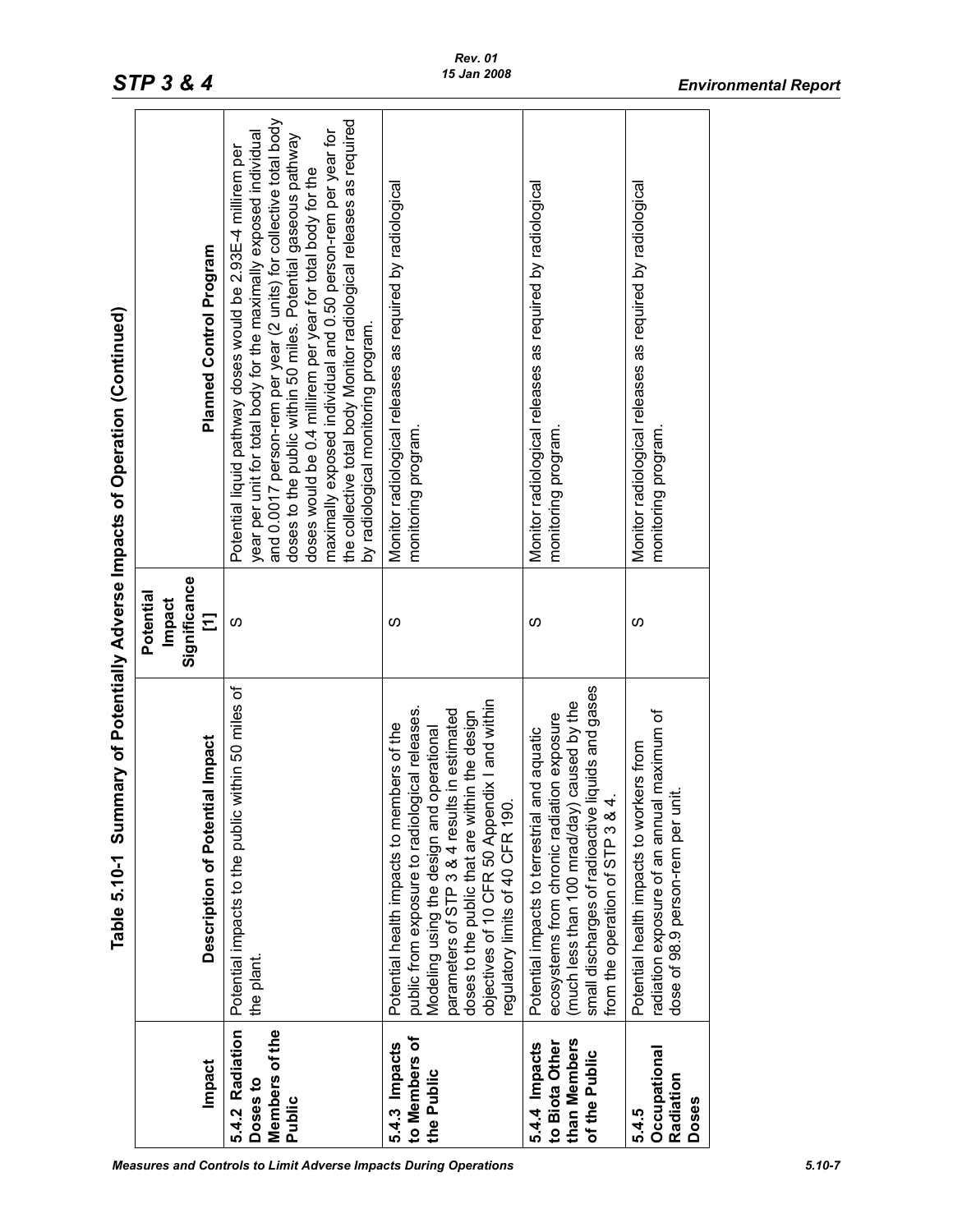|                                                             | Table 5.10-1                                                                                                                                                                                                                                                                                                                                                                                    |                           | Summary of Potentially Adverse Impacts of Operation (Continued)                                                                                                                     |
|-------------------------------------------------------------|-------------------------------------------------------------------------------------------------------------------------------------------------------------------------------------------------------------------------------------------------------------------------------------------------------------------------------------------------------------------------------------------------|---------------------------|-------------------------------------------------------------------------------------------------------------------------------------------------------------------------------------|
|                                                             |                                                                                                                                                                                                                                                                                                                                                                                                 | Potentia<br><b>Impact</b> |                                                                                                                                                                                     |
| Impact                                                      | <b>Description of Potential Impact</b>                                                                                                                                                                                                                                                                                                                                                          | Significance<br>Ξ         | Planned Control Program                                                                                                                                                             |
| 5.5                                                         | Environmental Impact of Waste                                                                                                                                                                                                                                                                                                                                                                   |                           |                                                                                                                                                                                     |
| <b>Waste System</b><br>Radioactive<br>5.5.1 Non-<br>Impacts | River from increase in discharges from the <del>main</del><br>3 & 4 systems,<br>eooling-reservoir MCR. The reservoir would be<br>in its receipt of<br>receiving an increased volume of wastewater,<br>Potential impacts to water quality of Colorado<br>and treated wastewater from a new sanitary<br>water and wastewater from STP<br>increased amount of chemicals<br>waste treatment system. | ၯ                         | Obtain TPDES permit and comply with its discharge limits and<br>monitoring requirements                                                                                             |
|                                                             | water due to increased volume of storm water<br>Potential impacts to water quality of surface<br>resulting from new impervious surfaces. [2]                                                                                                                                                                                                                                                    | S                         | Revise the sterm-water-pollution-prevention-plan SWPPP to<br>Conduct storm water monitoring as required by storm water<br>avoid/minimize releases of contaminated water.<br>permit. |
|                                                             | Potential impacts to air quality from emissions of<br>auxiliary systems operated on an intermittent<br>basis. [2]                                                                                                                                                                                                                                                                               | ၯ                         | Comply with the state of Texas permit limits and regulations for<br>operating air emission sources                                                                                  |
|                                                             | generated at the STP site. Potential impacts to<br>waste generated as a result of the operation of<br>environment offsite due to disposal of solid<br>increase in the total volume of solid waste<br>Operation of new units would result in an<br>STP 3 & 4. [2]                                                                                                                                | S                         | Implement existing no radioactive solid waste reuse and recycling<br>policies.                                                                                                      |
| Waste Impacts<br>5.5.2 Mixed                                | disposal of up to 5 cubic meters of mixed waste<br>Potential impacts to environment offsite due to<br>that could be generated as a result of the<br>operation of STP 3 & 4.                                                                                                                                                                                                                     | S                         | Update existing STP waste minimization plan for operation of<br>4<br>STP <sub>3&amp;</sub>                                                                                          |
|                                                             | during handling<br>Potential health impacts to workers due to<br>potential exposure to chemicals<br>and storage of mixed wastes.                                                                                                                                                                                                                                                                | S                         | Implement materials handling and safety procedures                                                                                                                                  |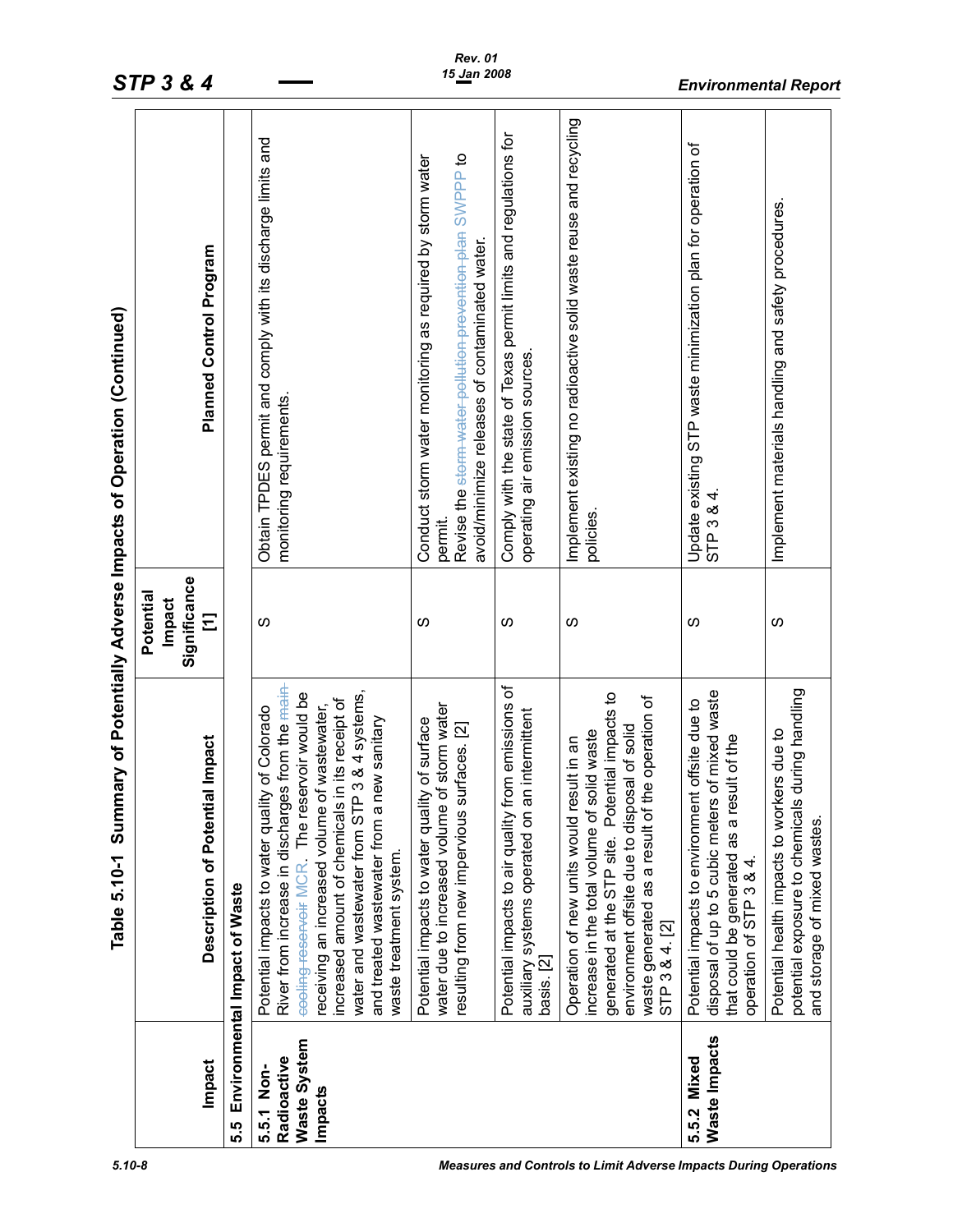|                                              | Table 5.10-1 Summary of Potentially Adverse Impacts of Operation (Continued)                                                                                                                                            |                                                 |                                                                                                                                                                                                                                                                                                                                                                                                                                                                                                                                                                                                                                                                                                                |
|----------------------------------------------|-------------------------------------------------------------------------------------------------------------------------------------------------------------------------------------------------------------------------|-------------------------------------------------|----------------------------------------------------------------------------------------------------------------------------------------------------------------------------------------------------------------------------------------------------------------------------------------------------------------------------------------------------------------------------------------------------------------------------------------------------------------------------------------------------------------------------------------------------------------------------------------------------------------------------------------------------------------------------------------------------------------|
| Impact                                       | Description of Potential Impact                                                                                                                                                                                         | Significance<br>Potential<br><b>Impact</b><br>Ξ | Planned Control Program                                                                                                                                                                                                                                                                                                                                                                                                                                                                                                                                                                                                                                                                                        |
|                                              | due to exposure<br>e workers and<br>to chemical and radiological hazards during<br>accidental releases and cleanup activities.<br>Potential health impacts to offsit<br>emergency response personnel                    | S                                               | address handling and transport of mixed waste generated at STP<br>Revise Integrated Spill Contingency Plan as necessary to<br>384.                                                                                                                                                                                                                                                                                                                                                                                                                                                                                                                                                                             |
|                                              | 5.6 Transmission System Impacts                                                                                                                                                                                         |                                                 |                                                                                                                                                                                                                                                                                                                                                                                                                                                                                                                                                                                                                                                                                                                |
| Ecosystems<br><b>Terrestrial</b><br>5.6.1    | Potential impacts to vegetation and habitat within<br>the transmission line rights of way from routine<br>maintenance of woody vegetative growth by<br>Is and<br>manual and mechanical method<br>herbicides.            | ഗ                                               | There will be no increase in transmission line maintenance due to<br>mitigation is not anticipated with the addition of STP 3 & 4 (Note:<br>the addition of STP 3 & 4. Mitigation is not required for current<br>maintenance is performed the transmission system owners).<br>maintenance activities associated with STP 1 & 2; therefore,                                                                                                                                                                                                                                                                                                                                                                     |
| 5.6.2 Aquatic<br>Ecosystems                  | Potential water quality impacts and subsequent<br>t or near water<br>impacts to populations of important aquatic<br>species from maintenance activities in<br>transmission corridors that lie at<br>bodies and wetlands | S                                               | There will be no increase in transmission line maintenance due to<br>public concern, but potentially toxic effects of these chemicals are<br>transmission service providers require chemical applicators to be<br>Pesticide Applicators Licenses (Note: maintenance is performed<br>personnel to hold Texas Department of Agriculture Commercial<br>trained in the safe use of herbicides and require supervisory<br>herbicides) in right-of-way vegetation management is also a<br>mitigated by the use of EPA-registered formulations that are<br>the addition of STP 3 & 4. The use of chemicals (chiefly<br>approved for use in utility rights-of-way. All four of the<br>the transmission system owners). |
| of Members of<br>5.6.3 Impacts<br>the Public | Potential health impacts to members of the<br>public from transmission lines.                                                                                                                                           | ഗ                                               | Induced current from transmission lines would be less than 5<br>millamperes. No mitigation would be required                                                                                                                                                                                                                                                                                                                                                                                                                                                                                                                                                                                                   |
|                                              |                                                                                                                                                                                                                         |                                                 |                                                                                                                                                                                                                                                                                                                                                                                                                                                                                                                                                                                                                                                                                                                |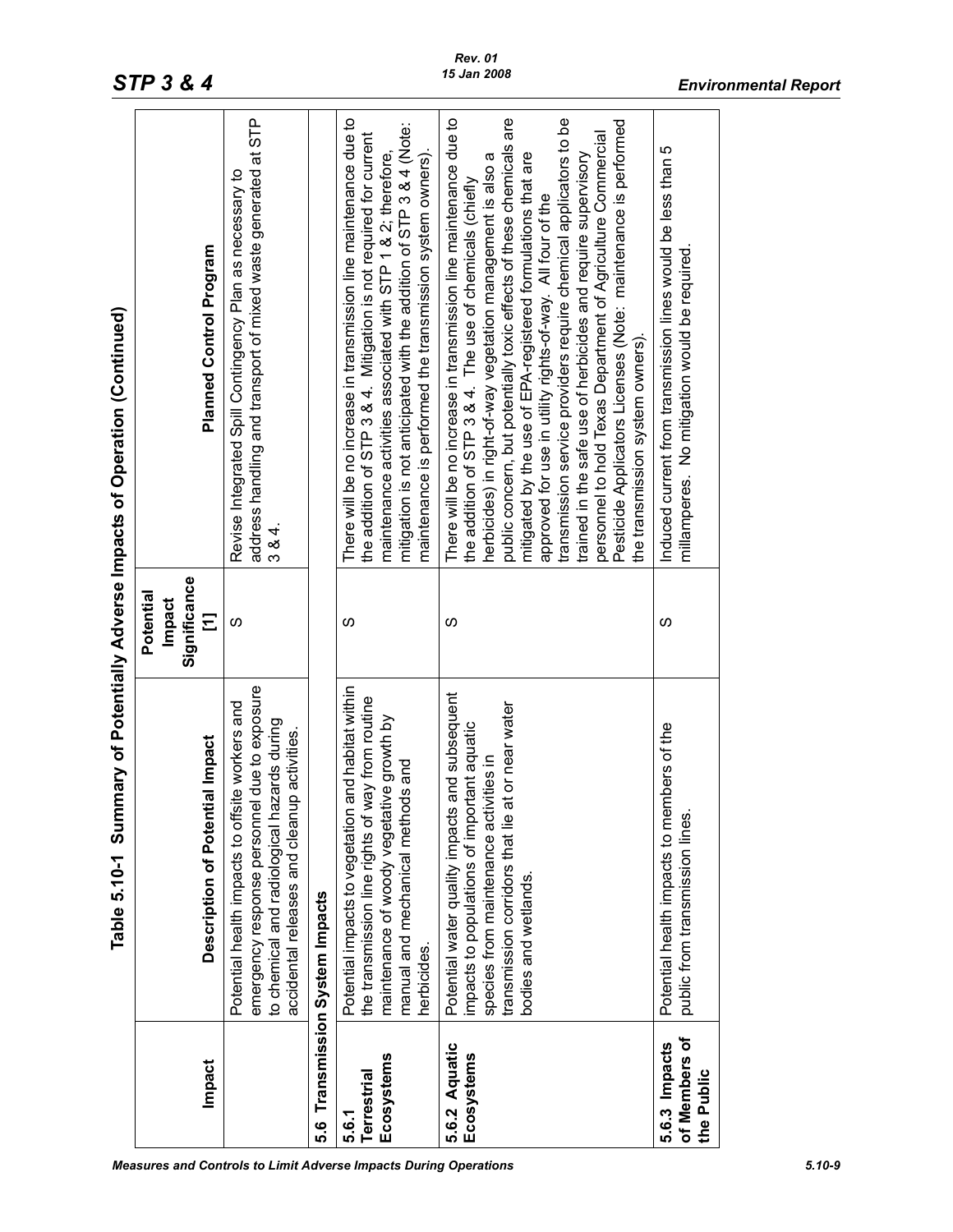|                              | Table 5.10-1                                                                                                                                                                                                                                                                                                                                                                                                                                                                                   |                                                 | Summary of Potentially Adverse Impacts of Operation (Continued)                                                                                                                                                                                                                                                          |
|------------------------------|------------------------------------------------------------------------------------------------------------------------------------------------------------------------------------------------------------------------------------------------------------------------------------------------------------------------------------------------------------------------------------------------------------------------------------------------------------------------------------------------|-------------------------------------------------|--------------------------------------------------------------------------------------------------------------------------------------------------------------------------------------------------------------------------------------------------------------------------------------------------------------------------|
| <b>Impact</b>                | Description of Potential Impact                                                                                                                                                                                                                                                                                                                                                                                                                                                                | Significance<br>Potential<br><b>Impact</b><br>Ξ | Planned Control Program                                                                                                                                                                                                                                                                                                  |
| 5.7                          | Uranium Fuel Cycle Impacts                                                                                                                                                                                                                                                                                                                                                                                                                                                                     |                                                 |                                                                                                                                                                                                                                                                                                                          |
| 5.7.1 Land Use               | acres and 160 temporarily committed acres per<br>Potential impacts to land use from fuel cycle.<br>support would be 21 permanently committed<br>for fuel cycle<br>Total annual land requirements f<br>iti.                                                                                                                                                                                                                                                                                     | ഗ                                               | requirements for fossil fuel fired plant, are small and mitigation<br>Impacts to land from the fuel cycle, in comparison with land<br>would not be required.                                                                                                                                                             |
| 5.7.2 Water<br>Use           | cycle. Total annual water use for the fuel cycle<br>Potential impacts to water resources from fuel<br>would be $1.82 \times 10^{10}$ gallons per unit. [2]                                                                                                                                                                                                                                                                                                                                     | ഗ                                               | Practical mitigation for this impact does not exist.                                                                                                                                                                                                                                                                     |
| Fuel Impacts<br>5.7.3 Fossil | Potential impacts to fossil fuel resources from<br>fuel cycle.                                                                                                                                                                                                                                                                                                                                                                                                                                 | ഗ                                               | output of one of the proposed units. Natural gas consumption for<br>Electric energy needs for fuel cycle would be less than 5% of the<br>yield less than 0.4% of the energy output of one of the proposed<br>fuel cycle support if used instead to generate electricity would<br>units. No mitigation would be required. |
| 5.7.4 Chemical<br>Effluents  | fuel cycle. Gaseous effluents would be less than<br>chemical effluents are not released in quantities<br>0.052% of all 2005 US SO <sub>2</sub> emissions and less<br>than 0.012% of all 2005 US NO <sub>x</sub> emissions.<br>fabrication are subject to federal, state, and/or<br>Potential impacts to air and water quality from<br>sufficient to have significant impacts on the<br>local requirements and limitations. Milling<br>Liquid effluents from fuel enrichment and<br>environment | S                                               | All chemical discharges released into the environment are subject<br>to requirements and limitations set by an appropriate federal,<br>state, or local agency.                                                                                                                                                           |
|                              |                                                                                                                                                                                                                                                                                                                                                                                                                                                                                                |                                                 |                                                                                                                                                                                                                                                                                                                          |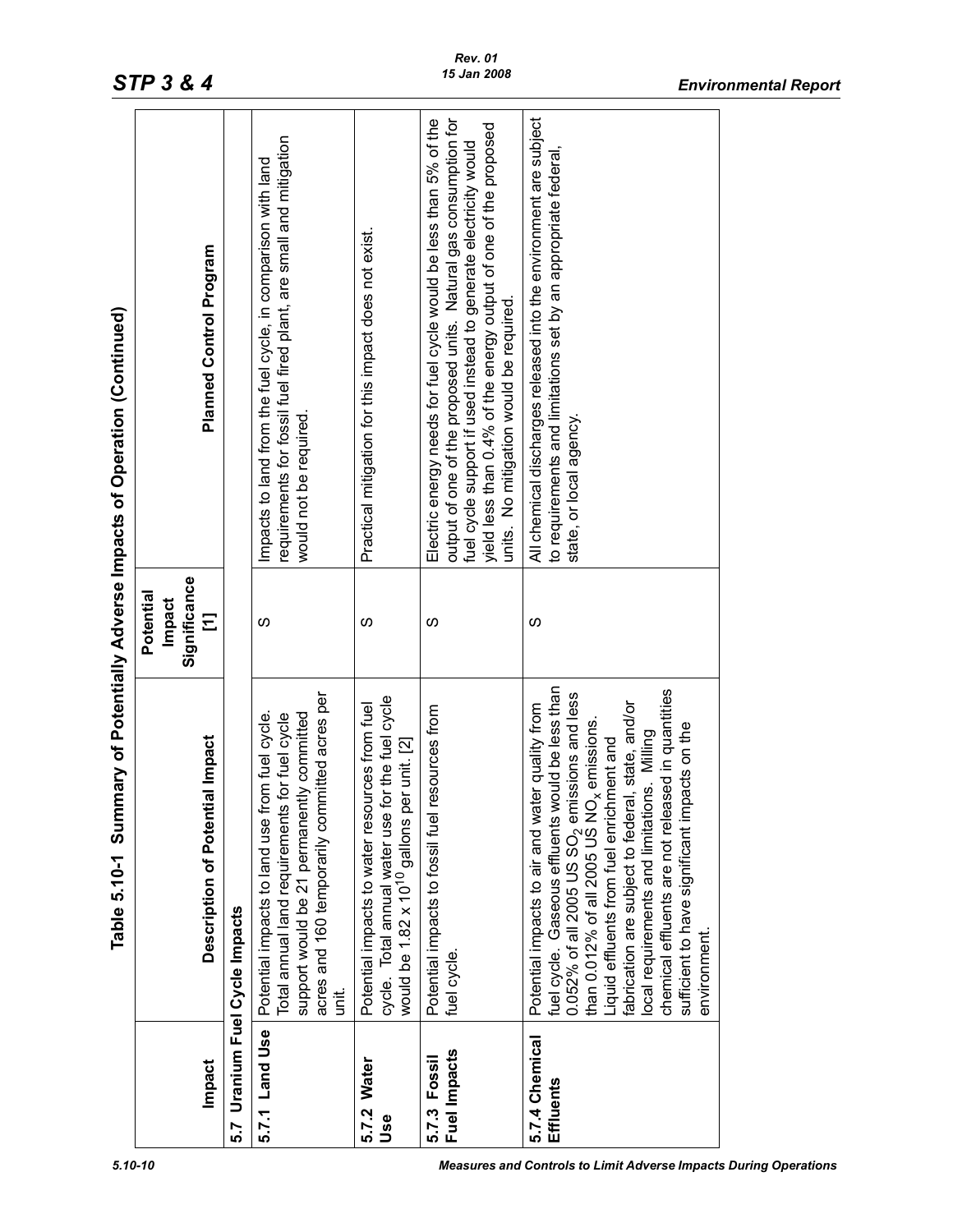|                                   |                                                                                                                                                                                                                                                                                                                                                   | Potential<br><b>Impact</b> |                                                                                                                                                                                                                                                                                                                                                               |
|-----------------------------------|---------------------------------------------------------------------------------------------------------------------------------------------------------------------------------------------------------------------------------------------------------------------------------------------------------------------------------------------------|----------------------------|---------------------------------------------------------------------------------------------------------------------------------------------------------------------------------------------------------------------------------------------------------------------------------------------------------------------------------------------------------------|
| Impact                            | Description of Potential Impact                                                                                                                                                                                                                                                                                                                   | Significance<br>Ξ          | <b>Planned Control Program</b>                                                                                                                                                                                                                                                                                                                                |
| Radioactive<br>Effluents<br>5.7.5 | unit an estimate that correlates with 1.9 fatalities<br>be approximately 2600 person-rem per year per<br>dose commitment to the U.S. population would<br>public from radioactive effluents from the fuel<br>cycle. The estimated whole-body population<br>Potential health impacts to members of the<br>per year to the U.S. population.          | ഗ                          | No mitigation would be required.                                                                                                                                                                                                                                                                                                                              |
| Radioactive<br>Waste<br>5.7.6     | Potential environmental impacts from disposal of<br>the environment<br>fuel cycle. No significant radioactive releases to<br>radioactive wastes generated as a result of the<br>the environment are expected from low-level<br>are expected from the repository disposal of<br>transuranic and high-level waste<br>waste disposal. No releases to | ഗ                          | a land use designated for such activities. Disposal area would be<br>Disposal area(s) would be a permitted waste disposal facility with<br>operated under appropriate regulations and guidelines until such<br>constructed. At that time, the storage area could be restored for<br>time an NRC-licensed high-level waste disposal facility is<br>other uses. |
| Occupational<br>Dose<br>5.7.7     | cumulatively) is approximately 960 person-rem<br>The estimated<br>cycle workers<br>occupational dose (to all fuel cycle workers<br>Potential health impacts to fuel<br>caused by radiation exposure.<br>per year per unit.                                                                                                                        | ഗ                          | The dose to any individual would be maintained within the dose<br>limit of 10 CFR 20.                                                                                                                                                                                                                                                                         |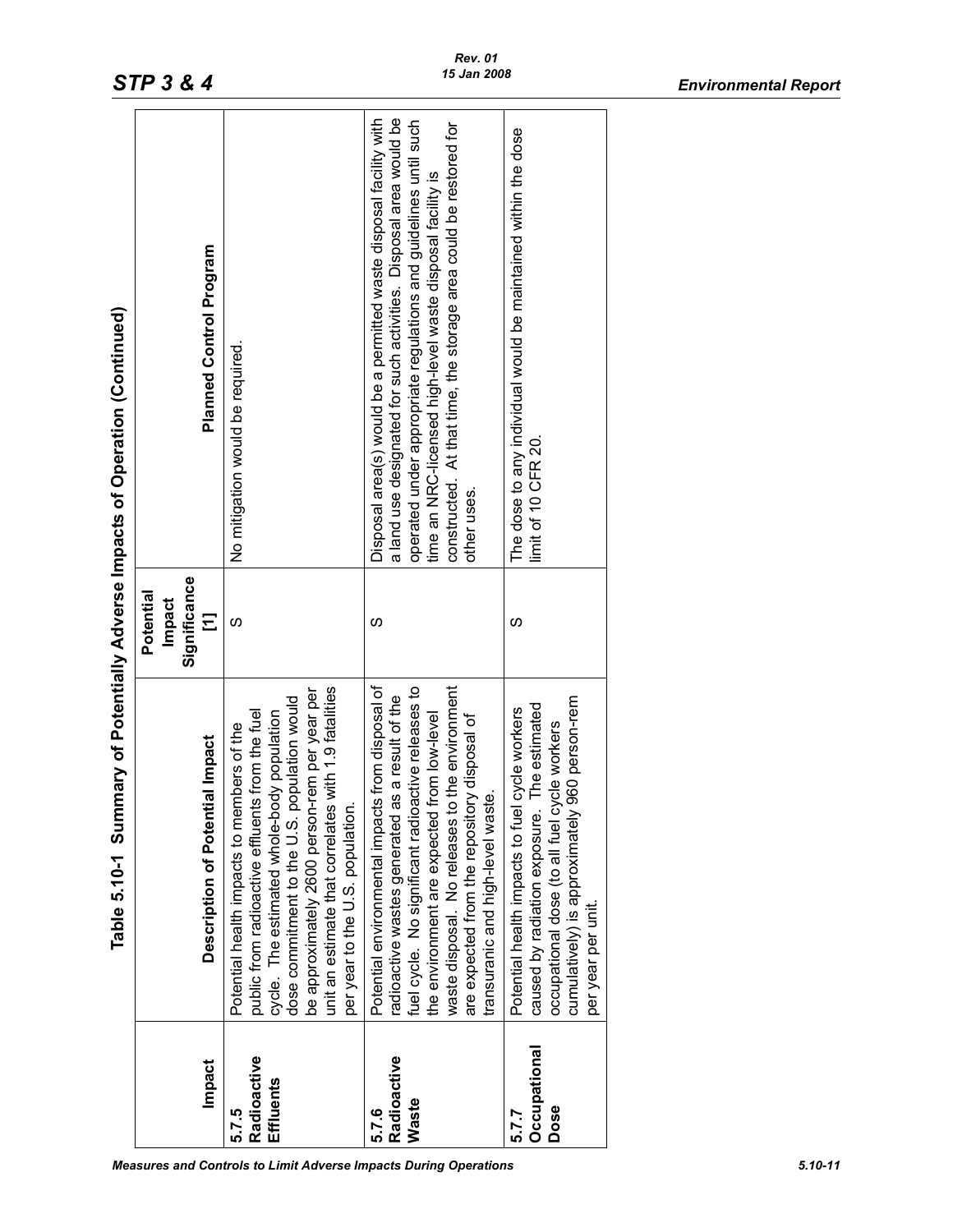*STP 3 & 4 Environmental Report*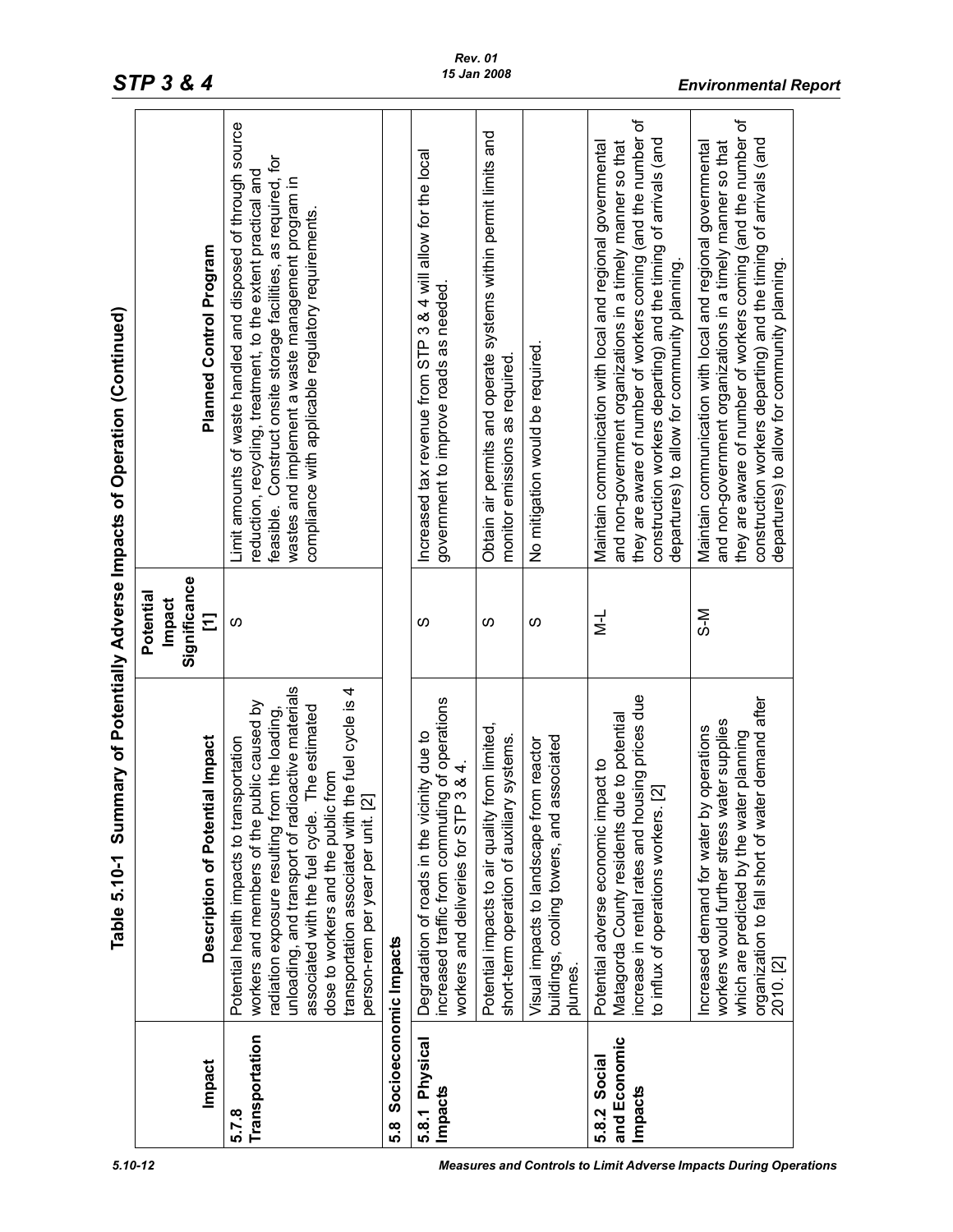|                                                        | Table 5.10-1 Summary of Potentially Adverse Impacts of Operation (Continued)                                                                                                                                                                           |                                          |                                                                                                                                                                                                                                                                                                                                                                                                                                                                                                                    |
|--------------------------------------------------------|--------------------------------------------------------------------------------------------------------------------------------------------------------------------------------------------------------------------------------------------------------|------------------------------------------|--------------------------------------------------------------------------------------------------------------------------------------------------------------------------------------------------------------------------------------------------------------------------------------------------------------------------------------------------------------------------------------------------------------------------------------------------------------------------------------------------------------------|
| Impact                                                 | Description of Potential Impact                                                                                                                                                                                                                        | Significance<br>Potential<br>Impact<br>Ξ | Planned Control Program                                                                                                                                                                                                                                                                                                                                                                                                                                                                                            |
| and Economic<br>5.8.2 Social<br>(continued)<br>Impacts | e would contribute<br>wastewater treatment capabilities in the area. [2]<br>as a result of in-<br>to an overall population-related increase in<br>wastewater volume which could exceed<br>Increased wastewater volume<br>migrating operations workforc | N−S                                      | they are aware of number of workers coming (and the number of<br>construction workers departing) and the timing of arrivals (and<br>and non-government organizations in a timely manner so that<br>Maintain communication with local and regional governmental<br>departures) to allow for community planning.                                                                                                                                                                                                     |
|                                                        | and firefighters.<br>Potential impact to police and fire department<br>services in Matagorda and Brazoria Counties<br>ratio of<br>due to small increases in the I<br>residents/residences to police<br>21                                              | ഗ                                        | they are aware of number of workers coming (and the number of<br>construction workers departing) and the timing of arrivals (and<br>and non-government organizations in a timely manner so that<br>Maintain communication with local and regional governmental<br>departures) to allow for community planning.                                                                                                                                                                                                     |
|                                                        | medical service needs of in-migrating operations<br>Matagorda and Brazoria Counties due to<br>Potential impact to medical services in<br>workforce.                                                                                                    | ഗ                                        | population, and, in the case of Matagorda County, property taxes<br>they are aware of number of workers coming (and the number of<br>construction workers departing) and the timing of arrivals (and<br>and non-government organizations in a timely manner so that<br>Maintain communication with local and regional governmental<br>on the new reactors, would fund additional medical services.<br>increased property tax revenues as a result of the increased<br>departures) to allow for community planning. |
|                                                        |                                                                                                                                                                                                                                                        |                                          |                                                                                                                                                                                                                                                                                                                                                                                                                                                                                                                    |

 $\overline{\phantom{a}}$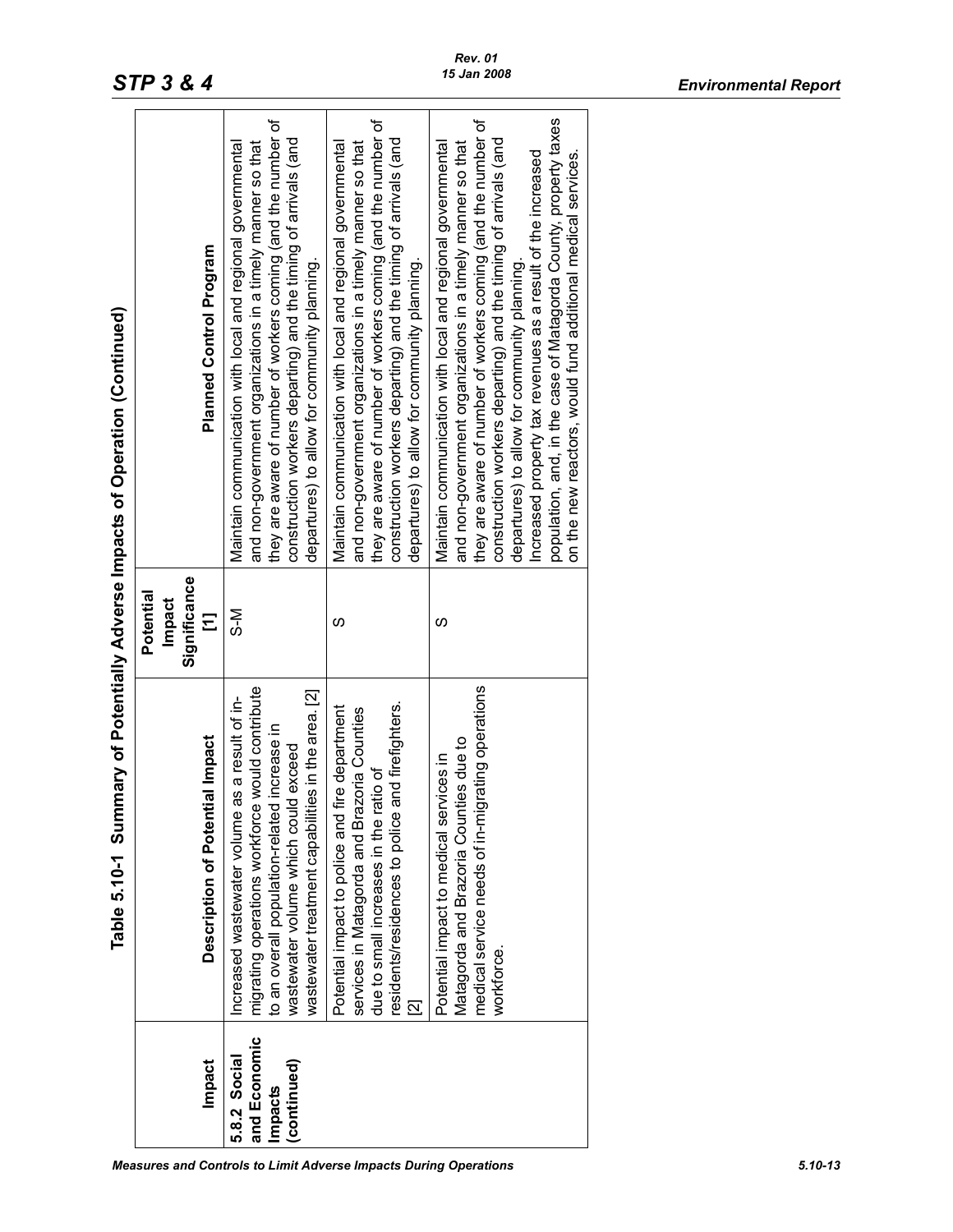|                                                        | Table 5.10-1 Summary of Potentially Adverse Impacts of Operation (Continued)                                                                                                                                     |                                                 |                                                                                                                                                                                                                                                                                                                                                                                                                                                                                                                                                                          |
|--------------------------------------------------------|------------------------------------------------------------------------------------------------------------------------------------------------------------------------------------------------------------------|-------------------------------------------------|--------------------------------------------------------------------------------------------------------------------------------------------------------------------------------------------------------------------------------------------------------------------------------------------------------------------------------------------------------------------------------------------------------------------------------------------------------------------------------------------------------------------------------------------------------------------------|
| Impact                                                 | al Impact<br>Description of Potenti                                                                                                                                                                              | Significance<br>Potential<br><b>Impact</b><br>Ξ | Planned Control Program                                                                                                                                                                                                                                                                                                                                                                                                                                                                                                                                                  |
| and Economic<br>5.8.2 Social<br>(continued)<br>Impacts | Impact to Matagorda County schools due to in-<br>student population by an estimated 14 percent.<br>migrating operations workforce increasing the<br>$\overline{\mathbf{z}}$                                      | $\vec{v}$                                       | on the new reactors, would fund additional teachers and facilities<br>they are aware of number of workers coming (and the number of<br>population, and, in the case of Matagorda County, property taxes<br>construction workers departing) and the timing of arrivals (and<br>Maintain communication with local and regional governmental<br>and non-government organizations in a timely manner so that<br>Increased property tax revenues as a result of the increased<br>for Palacios ISB Independent School District<br>departures) to allow for community planning. |
|                                                        | Traffic congestion due to operations and outage<br>workforces commuting. Hourly vehicle capacity<br>would be exceeded during shift changes with<br>only the operations workforce commuting to<br><b>STP.</b> [2] | $\frac{1}{2}$                                   | Stagger outage schedules so only one unit will be down at a time.<br>Stagger arrival and departure times.                                                                                                                                                                                                                                                                                                                                                                                                                                                                |
| Justice Impacts<br>Environmental<br>5.8.3              | due to increased demand for housing, potentially<br>Low-income rental housing rates could increase<br>in Matagorda<br>County during the construction phase. [2]<br>displacing low-income renters                 | S                                               | that the probability of this being an issue is low. Because of this,<br>Analysis of housing availability in Matagorda County determined<br>control efforts would not be necessary.                                                                                                                                                                                                                                                                                                                                                                                       |
| Decommissioning<br>စို                                 |                                                                                                                                                                                                                  |                                                 |                                                                                                                                                                                                                                                                                                                                                                                                                                                                                                                                                                          |
| Decom-<br>missioning<br>ဝ<br>၁                         | Potential impact to worker health due to<br>occupational exposures.                                                                                                                                              | S                                               | Continue applicable mitigation measures employed during the<br>operations period for decommissioning activities.                                                                                                                                                                                                                                                                                                                                                                                                                                                         |
|                                                        | radiological materials during loading, unloading,<br>Potential health impact to transportation worker<br>and members of the public due to exposure to<br>and transport.                                          | S                                               | Continue applicable mitigation measures employed during the<br>operations period for transportation of waste and materials to<br>disposal sites.                                                                                                                                                                                                                                                                                                                                                                                                                         |
|                                                        |                                                                                                                                                                                                                  |                                                 |                                                                                                                                                                                                                                                                                                                                                                                                                                                                                                                                                                          |